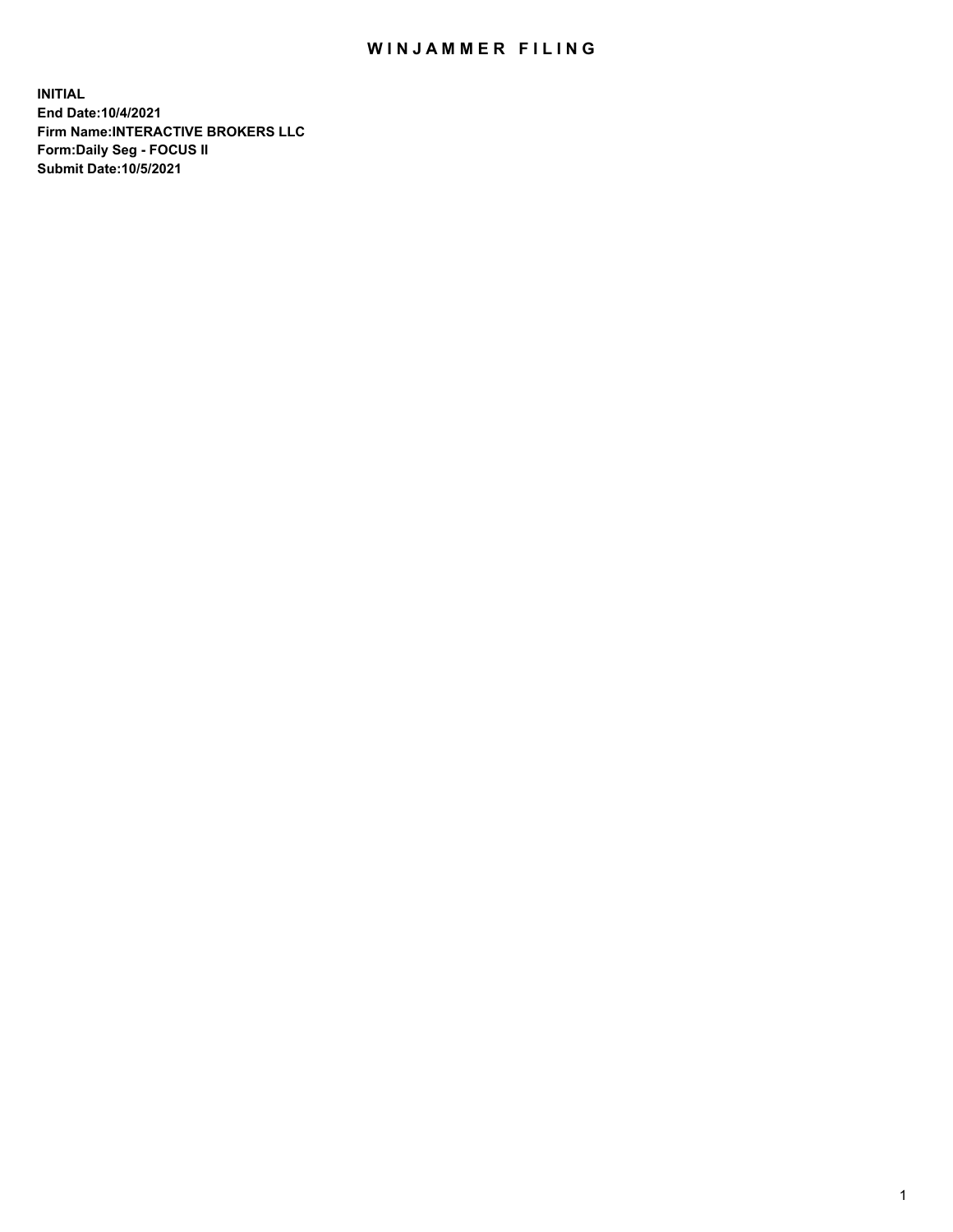**INITIAL End Date:10/4/2021 Firm Name:INTERACTIVE BROKERS LLC Form:Daily Seg - FOCUS II Submit Date:10/5/2021 Daily Segregation - Cover Page**

| Name of Company                                                                                                                                                                                                                                                                                                               | <b>INTERACTIVE BROKERS LLC</b>                                                            |  |
|-------------------------------------------------------------------------------------------------------------------------------------------------------------------------------------------------------------------------------------------------------------------------------------------------------------------------------|-------------------------------------------------------------------------------------------|--|
| <b>Contact Name</b>                                                                                                                                                                                                                                                                                                           | James Menicucci                                                                           |  |
| <b>Contact Phone Number</b>                                                                                                                                                                                                                                                                                                   | 203-618-8085                                                                              |  |
| <b>Contact Email Address</b>                                                                                                                                                                                                                                                                                                  | jmenicucci@interactivebrokers.c<br><u>om</u>                                              |  |
| FCM's Customer Segregated Funds Residual Interest Target (choose one):<br>a. Minimum dollar amount: ; or<br>b. Minimum percentage of customer segregated funds required:% ; or<br>c. Dollar amount range between: and; or<br>d. Percentage range of customer segregated funds required between: % and %.                      | $\overline{\mathbf{0}}$<br>0<br>155,000,000 245,000,000<br>0 <sub>0</sub>                 |  |
| FCM's Customer Secured Amount Funds Residual Interest Target (choose one):<br>a. Minimum dollar amount: ; or<br>b. Minimum percentage of customer secured funds required:%; or<br>c. Dollar amount range between: and; or<br>d. Percentage range of customer secured funds required between:% and%.                           | <u>0</u><br>$\overline{\mathbf{0}}$<br>80,000,000 120,000,000<br>00                       |  |
| FCM's Cleared Swaps Customer Collateral Residual Interest Target (choose one):<br>a. Minimum dollar amount: ; or<br>b. Minimum percentage of cleared swaps customer collateral required:%; or<br>c. Dollar amount range between: and; or<br>d. Percentage range of cleared swaps customer collateral required between:% and%. | <u>0</u><br>$\underline{\mathbf{0}}$<br>$\underline{0}$ $\underline{0}$<br>0 <sub>0</sub> |  |

Attach supporting documents CH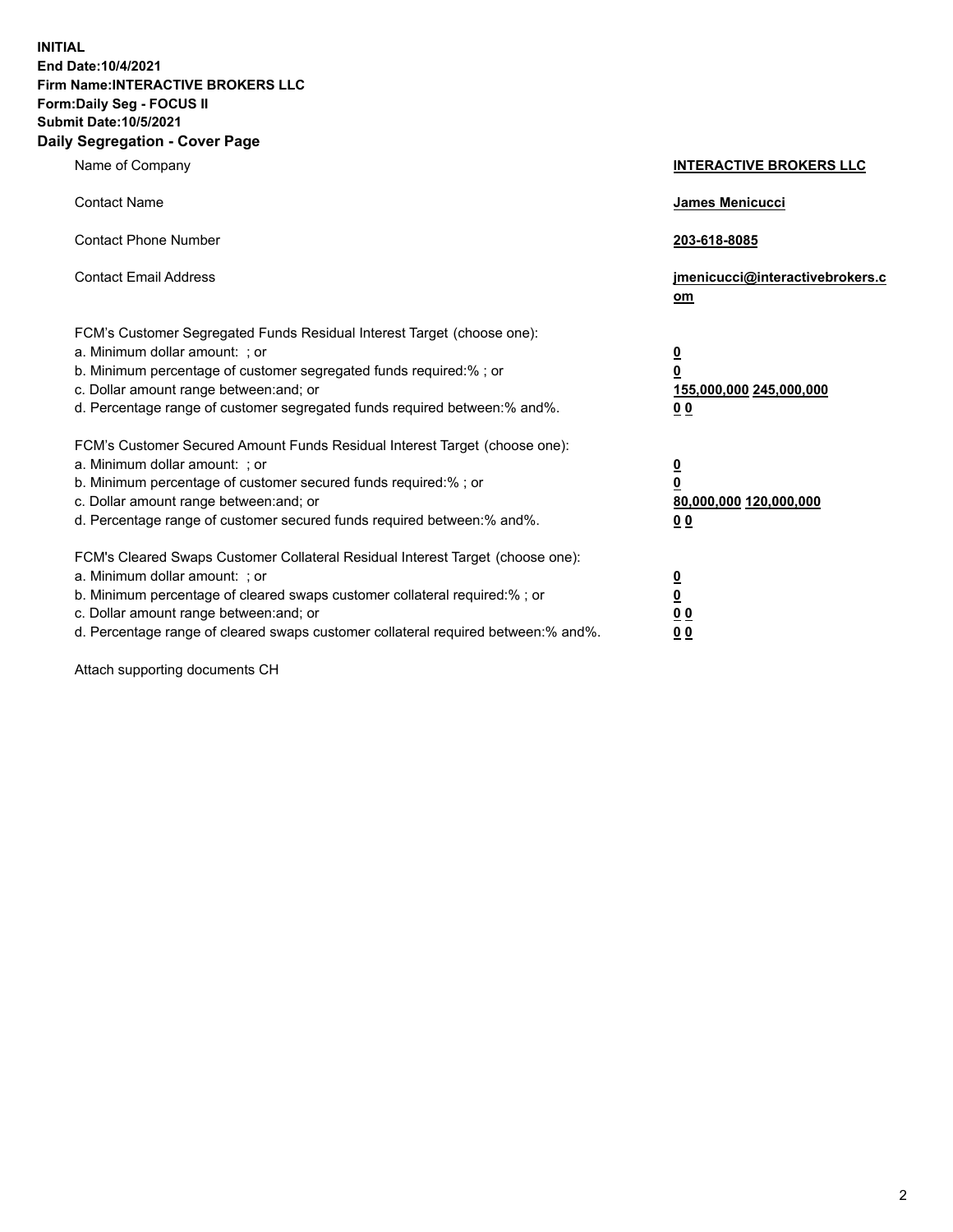**INITIAL End Date:10/4/2021 Firm Name:INTERACTIVE BROKERS LLC Form:Daily Seg - FOCUS II Submit Date:10/5/2021 Daily Segregation - Secured Amounts**

## Foreign Futures and Foreign Options Secured Amounts Amount required to be set aside pursuant to law, rule or regulation of a foreign government or a rule of a self-regulatory organization authorized thereunder **0** [7305] 1. Net ledger balance - Foreign Futures and Foreign Option Trading - All Customers A. Cash **514,681,132** [7315] B. Securities (at market) **0** [7317] 2. Net unrealized profit (loss) in open futures contracts traded on a foreign board of trade **-12,178,233** [7325] 3. Exchange traded options a. Market value of open option contracts purchased on a foreign board of trade **107,247** [7335] b. Market value of open contracts granted (sold) on a foreign board of trade **-26,195** [7337] 4. Net equity (deficit) (add lines 1. 2. and 3.) **502,583,951** [7345] 5. Account liquidating to a deficit and account with a debit balances - gross amount **4,578** [7351] Less: amount offset by customer owned securities **0** [7352] **4,578** [7354] 6. Amount required to be set aside as the secured amount - Net Liquidating Equity Method (add lines 4 and 5) **502,588,529** [7355] 7. Greater of amount required to be set aside pursuant to foreign jurisdiction (above) or line 6. **502,588,529** [7360] FUNDS DEPOSITED IN SEPARATE REGULATION 30.7 ACCOUNTS 1. Cash in banks A. Banks located in the United States **165,710,035** [7500] B. Other banks qualified under Regulation 30.7 **0** [7520] **165,710,035** [7530] 2. Securities A. In safekeeping with banks located in the United States **270,980,950** [7540] B. In safekeeping with other banks qualified under Regulation 30.7 **0** [7560] **270,980,950** [7570] 3. Equities with registered futures commission merchants A. Cash **0** [7580] B. Securities **0** [7590] C. Unrealized gain (loss) on open futures contracts **0** [7600] D. Value of long option contracts **0** [7610] E. Value of short option contracts **0** [7615] **0** [7620] 4. Amounts held by clearing organizations of foreign boards of trade A. Cash **0** [7640] B. Securities **0** [7650] C. Amount due to (from) clearing organization - daily variation **0** [7660] D. Value of long option contracts **0** [7670] E. Value of short option contracts **0** [7675] **0** [7680] 5. Amounts held by members of foreign boards of trade A. Cash **195,314,506** [7700] B. Securities **0** [7710] C. Unrealized gain (loss) on open futures contracts **-9,540,722** [7720] D. Value of long option contracts **107,247** [7730] E. Value of short option contracts **-26,195** [7735] **185,854,836** [7740] 6. Amounts with other depositories designated by a foreign board of trade **0** [7760] 7. Segregated funds on hand **0** [7765] 8. Total funds in separate section 30.7 accounts **622,545,821** [7770] 9. Excess (deficiency) Set Aside for Secured Amount (subtract line 7 Secured Statement Page 1 from Line 8) **119,957,292** [7380] 10. Management Target Amount for Excess funds in separate section 30.7 accounts **80,000,000** [7780] 11. Excess (deficiency) funds in separate 30.7 accounts over (under) Management Target **39,957,292** [7785]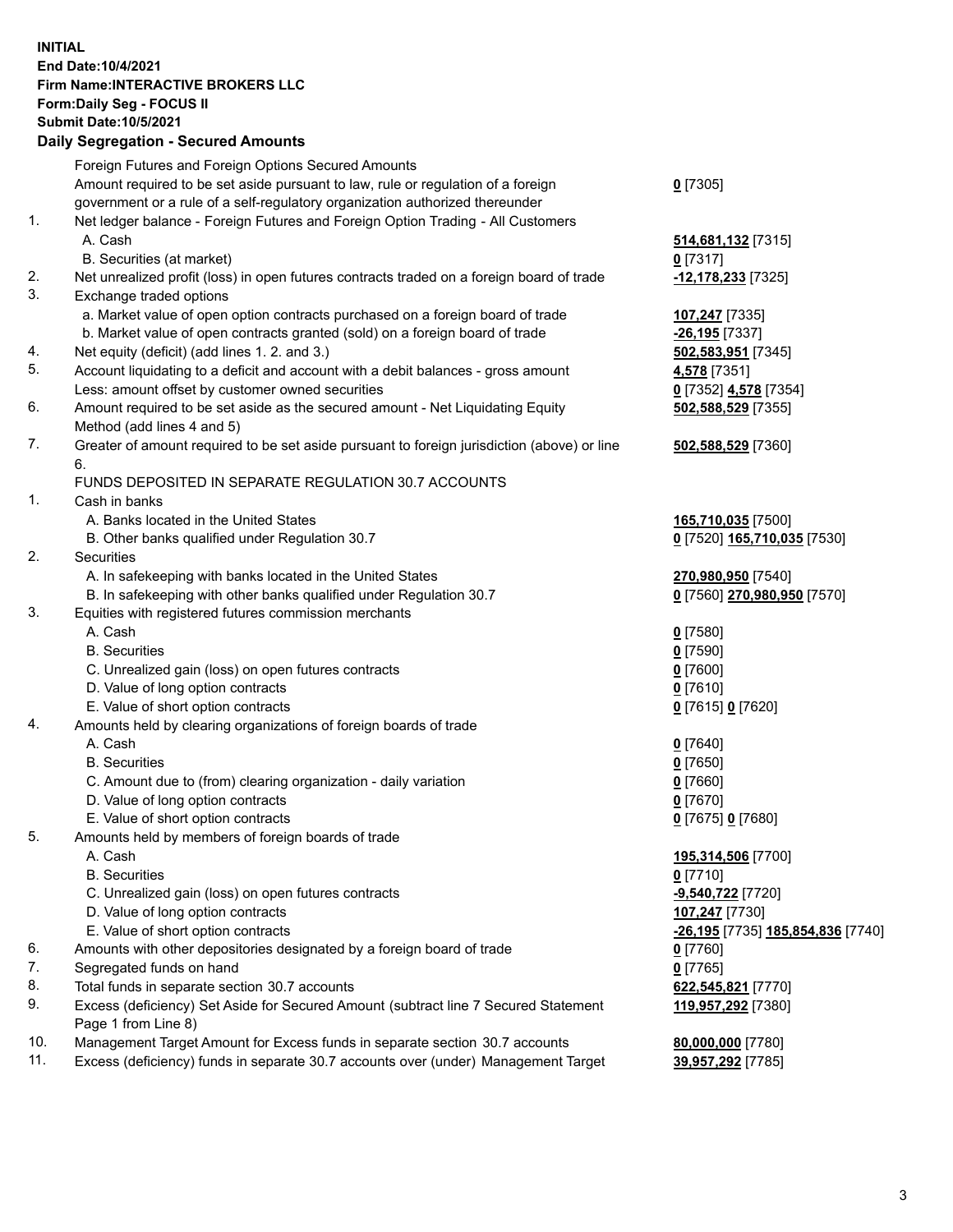**INITIAL End Date:10/4/2021 Firm Name:INTERACTIVE BROKERS LLC Form:Daily Seg - FOCUS II Submit Date:10/5/2021 Daily Segregation - Segregation Statement** SEGREGATION REQUIREMENTS(Section 4d(2) of the CEAct) 1. Net ledger balance A. Cash **6,986,628,798** [7010] B. Securities (at market) **0** [7020] 2. Net unrealized profit (loss) in open futures contracts traded on a contract market **303,549,340** [7030] 3. Exchange traded options A. Add market value of open option contracts purchased on a contract market **462,324,879** [7032] B. Deduct market value of open option contracts granted (sold) on a contract market **-382,627,870** [7033] 4. Net equity (deficit) (add lines 1, 2 and 3) **7,369,875,147** [7040] 5. Accounts liquidating to a deficit and accounts with debit balances - gross amount **1,212,113** [7045] Less: amount offset by customer securities **0** [7047] **1,212,113** [7050] 6. Amount required to be segregated (add lines 4 and 5) **7,371,087,260** [7060] FUNDS IN SEGREGATED ACCOUNTS 7. Deposited in segregated funds bank accounts A. Cash **1,849,114,135** [7070] B. Securities representing investments of customers' funds (at market) **3,298,264,575** [7080] C. Securities held for particular customers or option customers in lieu of cash (at market) **0** [7090] 8. Margins on deposit with derivatives clearing organizations of contract markets A. Cash **1,986,163,989** [7100] B. Securities representing investments of customers' funds (at market) **351,652,320** [7110] C. Securities held for particular customers or option customers in lieu of cash (at market) **0** [7120] 9. Net settlement from (to) derivatives clearing organizations of contract markets **12,455,371** [7130] 10. Exchange traded options A. Value of open long option contracts **461,570,243** [7132] B. Value of open short option contracts **-382,183,238** [7133] 11. Net equities with other FCMs A. Net liquidating equity **0** [7140] B. Securities representing investments of customers' funds (at market) **0** [7160] C. Securities held for particular customers or option customers in lieu of cash (at market) **0** [7170] 12. Segregated funds on hand **0** [7150] 13. Total amount in segregation (add lines 7 through 12) **7,577,037,395** [7180] 14. Excess (deficiency) funds in segregation (subtract line 6 from line 13) **205,950,135** [7190] 15. Management Target Amount for Excess funds in segregation **155,000,000** [7194] **50,950,135** [7198]

16. Excess (deficiency) funds in segregation over (under) Management Target Amount Excess